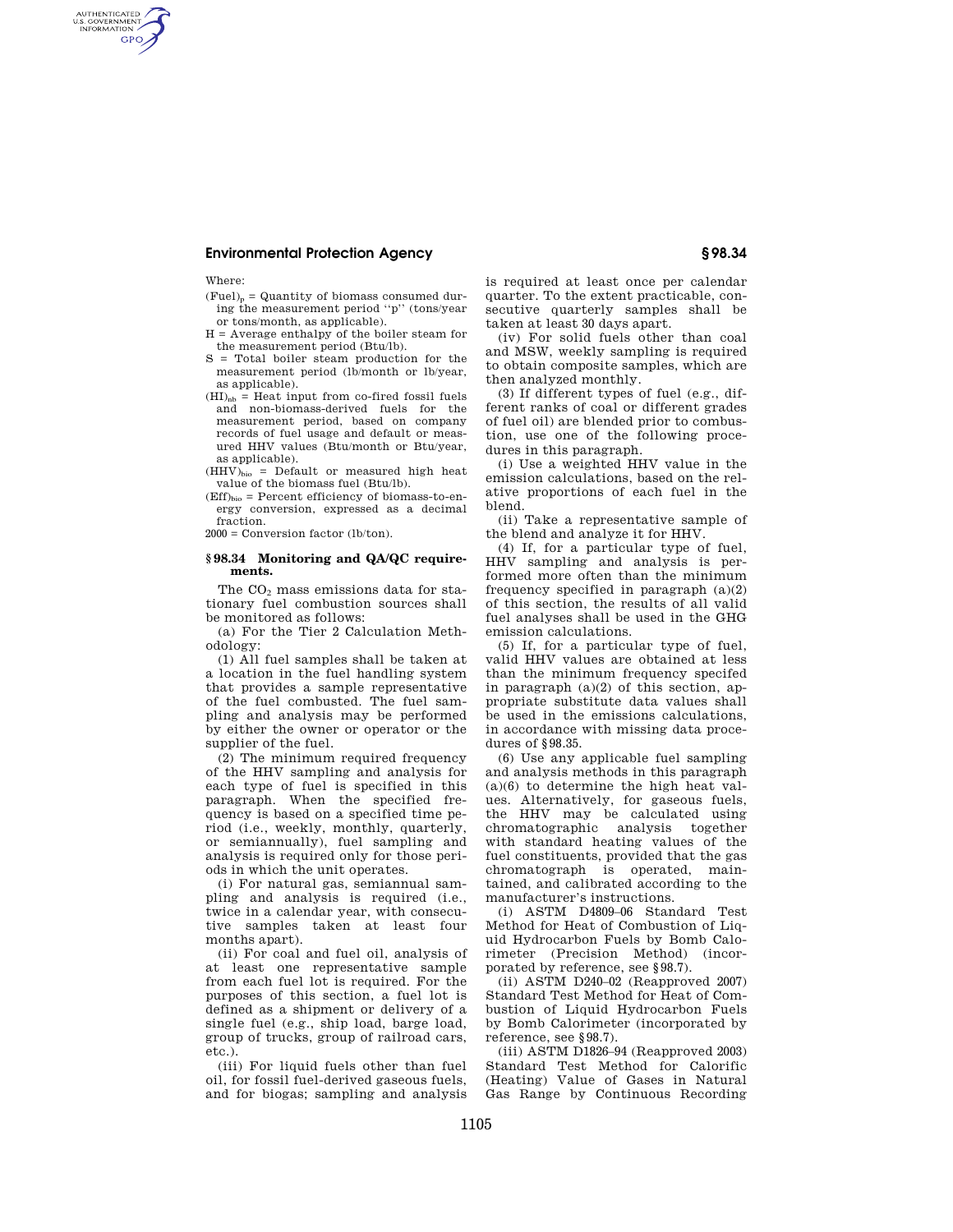Calorimeter (incorporated by reference, *see* §98.7).

(iv) ASTM D3588–98 (Reapproved 2003) Standard Practice for Calculating Heat Value, Compressibility Factor, and Relative Density of Gaseous Fuels (incorporated by reference, *see* §98.7).

(v) ASTM D4891–89 (Reapproved 2006) Standard Test Method for Heating Value of Gases in Natural Gas Range by Stoichiometric Combustion (incorporated by reference, *see* §98.7).

(vi) GPA Standard 2172–09 Calculation of Gross Heating Value, Relative Density, Compressibility and Theoretical Hydrocarbon Liquid Content for Natural Gas Mixtures for Custody Transfer (incorporated by reference, *see*  §98.7).

(vii) GPA Standard 2261–00, Analysis for Natural Gas and Similar Gaseous Mixtures by Gas Chromatography (incorporated by reference, *see* §98.7).

(viii) ASTM D5865–07a, Standard Test Method for Gross Calorific Value of Coal and Coke (incorporated by reference, *see* §98.7).

(b) For the Tier 3 Calculation Methodology:

(1) Calibrate each oil and gas flow meter according to §98.3(i) and the provisions of this paragraph (b).

(i) Perform calibrations using any of the test methods and procedures in this  $\text{pargraph (b)}(1)(i)$ :

(A) An applicable flow meter test method listed in paragraphs  $(b)(4)(i)$ through (b)(4)(viii) of this section.

(B) The calibration procedures specified by the flow meter manufacturer.

(C) An industry-accepted or industry standard calibration practice.

(ii) In addition to the initial calibration required by §98.3(i), recalibrate each fuel flow meter (except for qualifying billing meters under paragraph  $(b)(1)(iii)$  of this section) either annually, at the minimum frequency specified by the manufacturer, or at the interval specified by the industry consensus standard practice used.

(iii) Fuel billing meters are exempted from the initial and ongoing calibration requirements of this paragraph, provided that the fuel supplier and the unit combusting the fuel do not have any common owners and are not owned by subsidiaries or affiliates of the same company.

**§ 98.34 40 CFR Ch. I (7–1–10 Edition)** 

(iv) For the initial calibration of an orifice, nozzle, or venturi meter; in-situ calibration of the transmitters is sufficient. A primary element inspection (PEI) shall be performed at least once every three years.

(v) For the continuously-operating units and processes described in §98.3(i)(6), the required flow meter recalibrations and, if necessary, the PEIs may be postponed until the next scheduled maintenance outage.

(vi) If a mixture of fuels is transported by a common pipe (e.g., still gas and supplementary natural gas), you must either separately meter each of the fuels prior to mixing using flow meters calibrated according to §98.3(i), or use flow meters calibrated according to §98.3(i) to measure the mixed fuel at the common pipe and to separately meter an appropriate subset of the fuels prior to mixing. If the latter option is chosen, quantify the fuels that are not measured prior to mixing by subtracting out the fuels measured prior to mixing from the fuel measured at the common pipe.

(2) Oil tank drop measurements (if used to determine liquid fuel use volume) shall be performed according to any an appropriate method published by a consensus-based standards organization (e.g., the American Petroleum Institute).

(3) The carbon content and, if applicable, molecular weight of the fuels shall be determined according to the procedures in this paragraph (b)(3).

(i) All fuel samples shall be taken at a location in the fuel handling system that provides a sample representative of the fuel combusted. The fuel sampling and analysis may be performed by either the owner or operator or by the supplier of the fuel.

(ii) At a minimum, fuel samples shall be collected at the frequency specified in this paragraph. When sampling is required at a specified time interval (e.g., weekly, monthly, quarterly, or semiannually), fuel sampling and analysis is required for only those specified periods in which the unit operates.

(A) For natural gas, semiannual sampling and analysis is required (i.e., twice in a calendar year, with consecutive samples taken at least four months apart).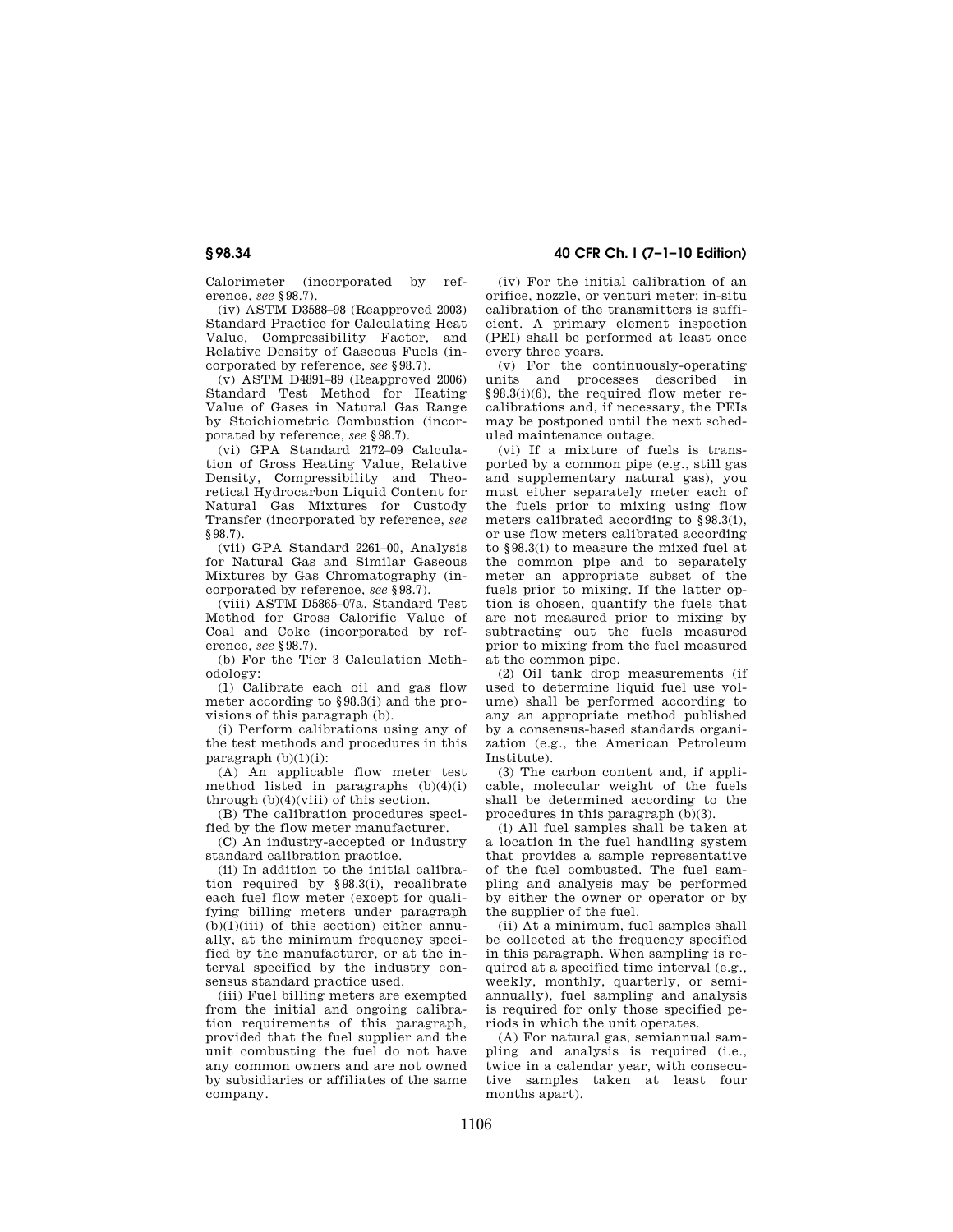## **Environmental Protection Agency § 98.34**

(B) For coal and fuel oil, analysis of at least one representative sample from each fuel lot is required. For the purposes of this section, a fuel lot is defined as a shipment or delivery of a single fuel (e.g., ship load, barge load, group of trucks, group of railroad cars, etc.).

(C) For other liquid fuels other than fuel oil, for fossil fuel-derived gaseous fuels, and for biogas; sampling and analysis is required at least once per calendar quarter. To the extent practicable, consecutive quarterly samples shall be taken at least 30 days apart.

(D) For solid fuels other than coal, weekly sampling is required to obtain composite samples, which are then analyzed monthly.

(E) For gaseous fuels other than natural gas and biogas (e.g., refinery gas), daily sampling and analysis to determine the carbon content and molecular weight of the fuel is required if the necessary equipment is in place to make these measurements. Otherwise, weekly sampling and analysis shall be performed.

(iii) If, for a particular type of fuel, sampling and analysis for carbon content and molecular weight is performed more often than the minimum frequency specified in paragraph (b)(3) of this section, the results of all valid fuel analyses shall be used in the GHG emission calculations.

(iv) If, for a particular type of fuel, sampling and analysis for carbon content and molecular weight is performed at less than the minimum frequency specified in paragraph (b)(3) of this section, appropriate substitute data values shall be used in the emissions calculations, in accordance with the missing data procedures of §98.35.

 $(v)$  The procedures of paragraph  $(a)(3)$ of this section apply to carbon content and molecular weight determinations.

(4) Use any applicable standard method from the following list to quality assure the data from each fuel flow meter.

(i) AGA Report No. 3, Orifice Metering of Natural Gas and Other Related Hydrocarbon Fluids, Part 1: General Equations and Uncertainty Guidelines (1990) and Part 2: Specification and Installation Requirements (2000) (incorporated by reference, *see* §98.7).

(ii) AGA Transmission Measurement Committee Report No. 7, Measurement of Gas by Turbine Meters (2006) (incorporated by reference, *see* §98.7).

(iii) ASME MFC–3M–2004 Measurement of Fluid Flow in Pipes Using Orifice, Nozzle, and Venturi (incorporated by reference, *see* §98.7).

(iv) ASME MFC–4M–1986 (Reaffirmed 1997), Measurement of Gas Flow by Turbine Meters (incorporated by reference, *see* §98.7).

(v) ASME MFC–5M–1985 (Reaffirmed 1994), Measurement of Liquid Flow in Closed Conduits Using Transit-Time Ultrasonic Flowmeters (incorporated by reference, *see* §98.7).

(vi) ASME MFC–6M–1998 Measurement of Fluid Flow in Pipes Using Vortex Flowmeters (incorporated by reference, *see* §98.7).

(vii) ASME MFC–7M–1987 (Reaffirmed 1992), Measurement of Gas Flow by Means of Critical Flow Venturi Nozzles (incorporated by reference, *see* §98.7).

(viii) ASME MFC–9M–1988 (Reaffirmed 2001), Measurement of Liquid Flow in Closed Conduits by Weighing Method (incorporated by reference, *see*  §98.7).

(5) Use any applicable methods from the following list to determine the carbon content and molecular weight (for gaseous fuel) of the fuel. Alternatively, the results of chromatographic analysis of the fuel may be used, provided that the gas chromatograph is operated, maintained, and calibrated according to the manufacturer's instructions.

(i) ASTM D1945–03 Standard Test Method for Analysis of Natural Gas by Gas Chromatography (incorporated by reference, *see* §98.7).

(ii) ASTM D1946–90 (Reapproved 2006) Standard Practice for Analysis of Reformed Gas by Gas Chromatography (incorporated by reference, *see* §98.7).

(iii) ASTM D2502–04 (Reapproved 2002) Standard Test Method for Estimation of Molecular Weight (Relative Molecular Mass) of Petroleum Oils from Viscosity Measurements (incorporated by reference, *see* §98.7).

(iv) ASTM D2503–92 (Reapproved 2007) Standard Test Method for Relative Molecular Mass (Relative Molecular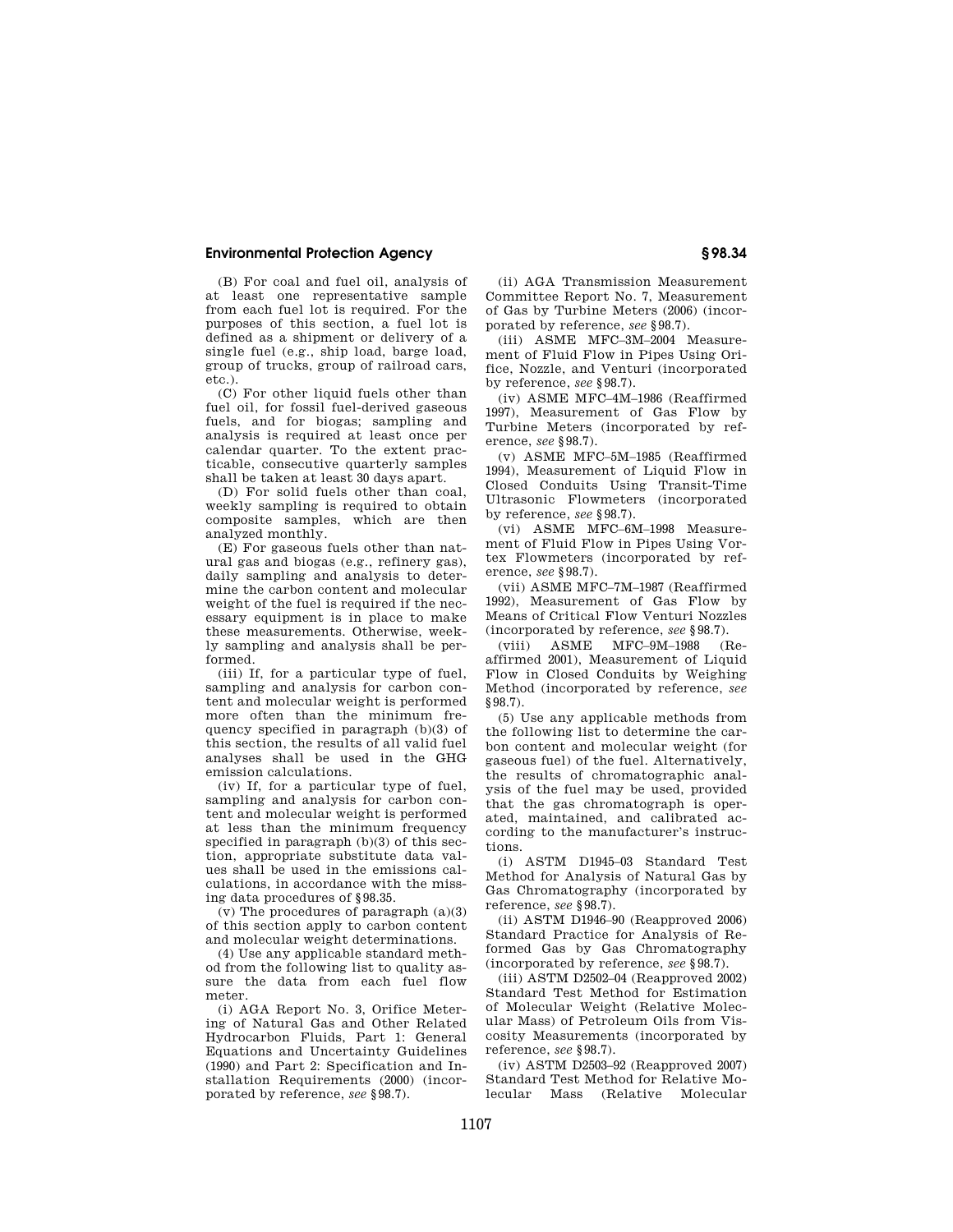Weight) of Hydrocarbons by Thermoelectric Measurement of Vapor Pressure (incorporated by reference, *see*  §98.7).

(v) ASTM D3238–95 (Reapproved 2005) Standard Test Method for Calculation of Carbon Distribution and Structural Group Analysis of Petroleum Oils by the n-d-M Method (incorporated by reference, *see* §98.7).

(vi) ASTM D5291–02 (Reapproved 2007) Standard Test Methods for Instrumental Determination of Carbon, Hydrogen, and Nitrogen in Petroleum Products and Lubricants (incorporated by reference, *see* §98.7).

(vii) ASTM D5373–08 Standard Test Methods for Instrumental Determination of Carbon, Hydrogen, and Nitrogen in Laboratory Samples of Coal (incorporated by reference, *see* §98.7).

(c) For the Tier 4 Calculation Methodology, the  $CO<sub>2</sub>$  and flow rate monitors must be certified prior to the ap-<br>plicable deadline specified in plicable deadline specified in  $§ 98.33(b)(5).$ 

(1) For initial certification, you may use any one of the following three procedures in this paragraph.

(i)  $$75.20(c)(2)$  and (4) and appendix A to 40 CFR part 75.

(ii) The calibration drift test and relative accuracy test audit (RATA) procedures of Performance Specification 3 in appendix B to part 60 (for the  $CO<sub>2</sub>$ concentration monitor) and Performance Specification 6 in appendix B to part 60 (for the continuous emission rate monitoring system (CERMS)).

(iii) The provisions of an applicable State continuous monitoring program.

(2) If an  $O<sub>2</sub>$  concentration monitor is used to determine  $CO<sub>2</sub>$  concentrations, the applicable provisions of 40 CFR part 75, 40 CFR part 60, or an applicable State continuous monitoring program shall be followed for initial certification and on-going quality assurance, and all required RATAs of the monitor shall be done on a percent  $CO<sub>2</sub>$  basis.

(3) For ongoing quality assurance, follow the applicable procedures in either appendix B to 40 CFR part 75, appendix F to 40 CFR part 60, or an applicable State continuous monitoring program. If appendix F to 40 CFR part 60 is selected for on-going quality assurance, perform daily calibration drift assessments for both the CO<sub>2</sub> monitor

**§ 98.34 40 CFR Ch. I (7–1–10 Edition)** 

(or surrogate  $O_2$  monitor) and the flow rate monitor, conduct cylinder gas audits of the  $\rm CO_2$  concentration monitor in three of the four quarters of each year (except for non-operating quarters), and perform annual RATAs of the CO<sub>2</sub> concentration monitor and the CERMS.

(4) For the purposes of this part, the stack gas volumetric flow rate monitor RATAs required by appendix B to 40 CFR part 75 and the annual RATAs of the CERMS required by appendix F to 40 CFR part 60 need only be done at one operating level, representing normal load or normal process operating conditions, both for initial certification and for ongoing quality assurance.

(5) If, for any source operating hour, quality assured data are not obtained with a  $CO<sub>2</sub>$  monitor (or surrogate  $O<sub>2</sub>$ monitor), flow rate monitor, or (if applicable) moisture monitor, use appropriate substitute data values in accordance with the missing data provisions of §98.35.

(d) When municipal solid waste (MSW) is combusted in a unit, determine the biogenic portion of the  $CO<sub>2</sub>$ emissions from MSW combustion using ASTM D6866–08 Standard Test Methods for Determining the Biobased Content of Solid, Liquid, and Gaseous Samples Using Radiocarbon Analysis (incorporated by reference, *see* §98.7) and ASTM D7459–08 Standard Practice for Collection of Integrated Samples for the Speciation of Biomass (Biogenic) and Fossil-Derived Carbon Dioxide Emitted from Stationary Emissions Sources (incorporated by reference, *see*  §98.7). Perform the ASTM D7459–08 sampling and the ASTM D6866–08 analysis at least once in every calendar quarter in which MSW is combusted in the unit. Collect each gas sample during normal unit operating conditions while MSW is the only fuel being combusted for at least 24 consecutive hours or for as long as is necessary to obtain a sample large enough to meet the specifications of ASTM D6866–08. Separate  $CO<sub>2</sub>$  emissions into the biogenic and non-biogenic fraction using the average proportion of biogenic emissions of all samples analyzed during the reporting year. Express the results as a decimal fraction (e.g., 0.30, if 30 percent of the  $CO<sub>2</sub>$  from MSW combustion is